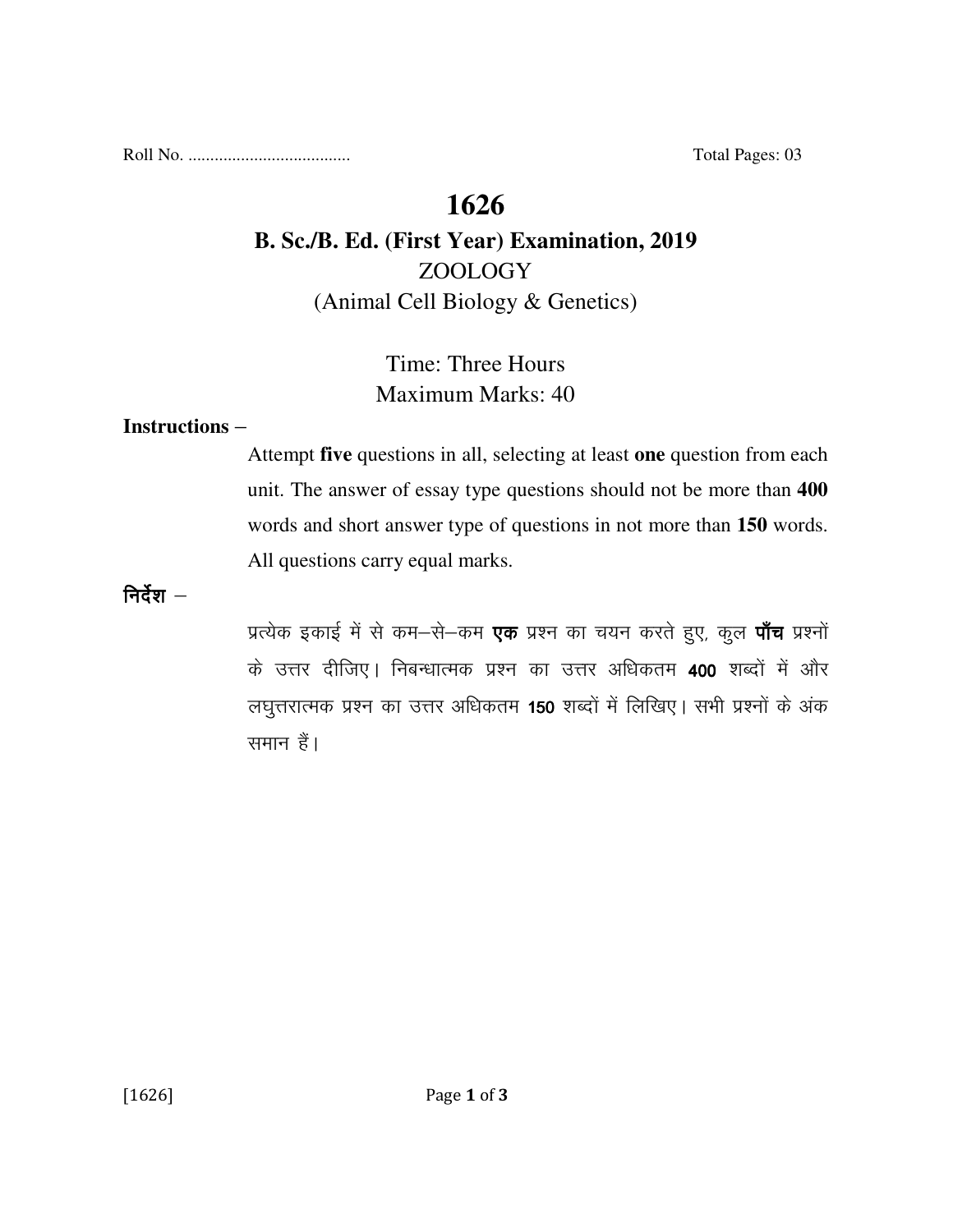## $UNIT - I /$  इकाई - **I**

Q.1 Give a detail account of cytochrome system in Mitochondria. माइटोकॉन्ड्रिया में साइटोक्रोम प्रणाली का विवरण दीजिये।

#### $OR$  / अथवा

Write the short description of the following: -

- (i) Receptor mediated endocytosis
- (ii) Mechanism of active transport

निम्नलिखित का संक्षिप्त विवरण लिखिये:

- $(i)$  ग्राही माध्य अन्तर्ग्रहण
- (ii) सक्रिय अभिगमन की क्रियाविधि

## $UNIT - II /$  इकाई – **II**

Q.2 Mention ultrastructure and various functions of centriole. तारककेन्द्र की परासंरचना एवं विभिन्न कार्यों का उल्लेख कीजिए।

#### $OR$ / अथवा

Write notes no the following: -

- (i) Explain GERL and its significance
- (ii) Extracellular structures

निम्न पर टिप्पणियाँ लिखिए:  $-$ 

- (i) जी. ई. आर. एल और उसके महत्व को समझाइये
- (ii) अतिरिक्त कोशिकीय संरचनाएं

### $UNIT - III /$  इकाई – III

Q.3 Explain molecular organization of nucleosome. न्यूक्लिओसोम के आणविक संगठन की व्याख्या कीजिए।

[1626] **Page 2 of 3**